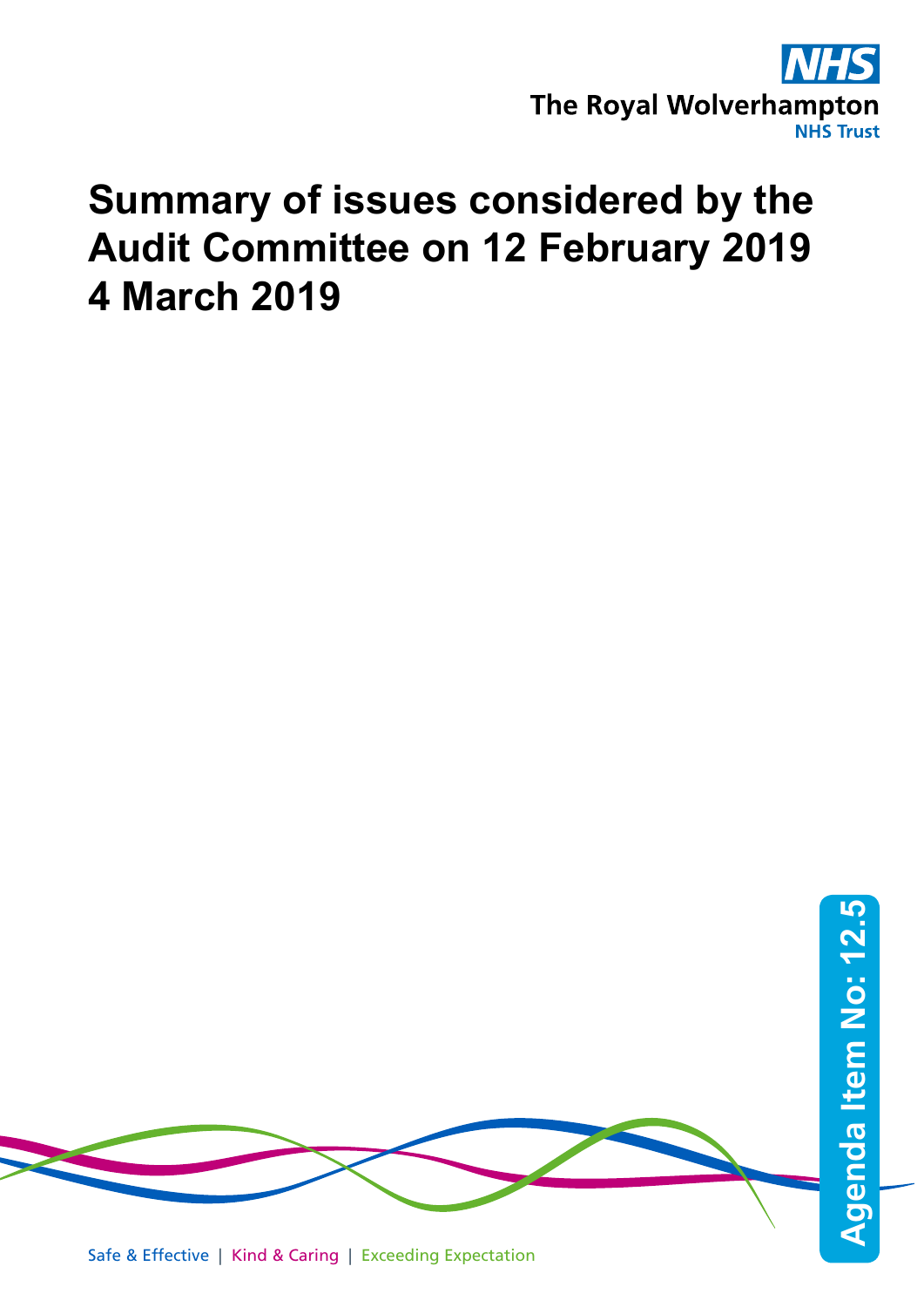

| <b>Trust Board Report</b>                                                            |                                                                                                                                                                                                                                                                                                                                                                                 |
|--------------------------------------------------------------------------------------|---------------------------------------------------------------------------------------------------------------------------------------------------------------------------------------------------------------------------------------------------------------------------------------------------------------------------------------------------------------------------------|
| <b>Meeting Date:</b>                                                                 | 4 March 2019                                                                                                                                                                                                                                                                                                                                                                    |
| <b>Title:</b>                                                                        | Summary of issues considered by the Audit Committee on<br>12 February 2019.                                                                                                                                                                                                                                                                                                     |
| <b>Executive Summary:</b>                                                            | This report sets out the more significant matters which the Audit<br>Committee discussed at its most recent meeting, in order to provide<br>information and assurance to the Trust Board.                                                                                                                                                                                       |
| <b>Action Requested:</b>                                                             | To note the report                                                                                                                                                                                                                                                                                                                                                              |
| <b>Report of:</b>                                                                    | Mr Roger Dunshea, Non-Executive Director and Chair of the Audit<br>Committee                                                                                                                                                                                                                                                                                                    |
| <b>Author:</b><br><b>Contact Details:</b><br><b>Resource</b><br><b>Implications:</b> | Mr Roger Dunshea<br>Tel: 01902 695953<br>None                                                                                                                                                                                                                                                                                                                                   |
| <b>Public or Private:</b><br>(with reasons if<br>private)                            | <b>Public Session</b>                                                                                                                                                                                                                                                                                                                                                           |
| <b>References:</b><br>(e.g. from/to other<br>committees)                             | To receive and consider reports from External Audit, Internal audit,<br>Security Management and Counter Fraud.<br>To review other sources of assurance including third<br>party<br>assurances                                                                                                                                                                                   |
| Appendices/<br>References/<br><b>Background Reading</b>                              | None                                                                                                                                                                                                                                                                                                                                                                            |
| <b>NHS Constitution:</b><br>(How it impacts on<br>any decision-making)               | In determining this matter, the Board should have regard to the<br>Core principles contained in the Constitution of:<br>Equality of treatment and access to services<br>₩<br>High standards of excellence and professionalism<br>₩<br>Service user preferences<br>Cross community working<br>÷<br><b>Best Value</b><br>₩<br>Accountability through local influence and scrutiny |
| <b>Background Details</b>                                                            |                                                                                                                                                                                                                                                                                                                                                                                 |